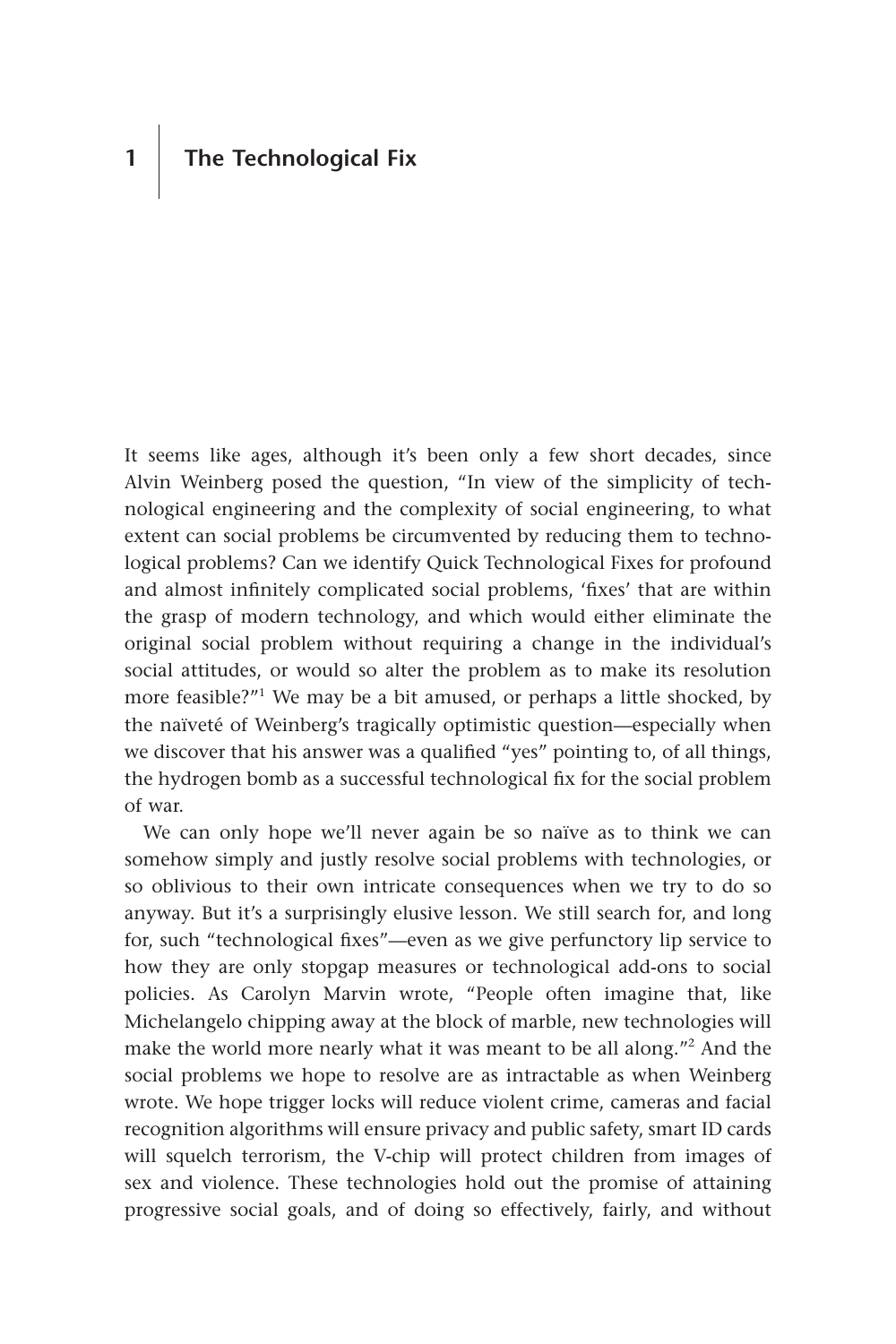discrimination—a promise built upon the persistent sense that technologies exist outside the frailty, inertia, and selfishness of human politics.

This faith in technology as an inherently progressive force is a powerful Western paradigm wrapped tightly into the ethos of American culture. Yet it is an illusion. By itself, technology can never solve the problems its proponents aspire to solve. Imagining that new technology will rescue us from our persistent social ills allows us to momentarily forego the much harder questions: What are the social bases for the problem, how do they work, and why does the problem persist? What forces shaped this technology, what is it supposed to accomplish, and what does it demand of us in order to work? Technological fixes also help abrogate the responsibility of both the people involved in the problem and the designers of the technology themselves. Perhaps this sense of determinism is appealing—don't we want the new dishwasher to scrub our cares away? Rob Kling notes that these "utopian visions" resonate with the public imagination because "their causal simplicity gives them great clarity and makes them easy to grasp, to enjoy or to abhor. They can resonate with our dreams and nightmares."<sup>3</sup> And in a culture bound tightly to an economic and ideological commitment to a never-ending flow of new commodities, planned obsolescence, and the luxurious promises of advertising, the claim that technologies will fix what ails us is an all-too-familiar marketing ploy.

Whenever a new technology arrives, it typically evokes a flurry of questions, hopes, fears, and predictions about what it will do, marked by an underlying faith in social progress through technology. The particular character of the claims about what the technology will accomplish will depend on which of its features are most novel. But, even more, the claims will depend on the particular dilemmas we as a society are facing at that moment. The arrival of a new tool will often get entangled in current tales of social conflict and cultural failings, championed as a long-awaited solution. The printing press would bring forth a new era of learning; electricity would end the tyranny of nighttime over human accomplishment; the radio would unite the nation into a single community; television would bring the world into our living rooms; weapons of mass destruction would banish war.4 Discourses surrounding new technologies typically "predict a radical discontinuity from history and the present human condition";<sup>5</sup> we expect technologies to intervene in precisely those aspects of society we find most troubling, those we have secretly hoped to finally resolve.

Paul Duguid suggests that these cycles of technological prophecy regularly depend on two principles: supersession, "the idea that each new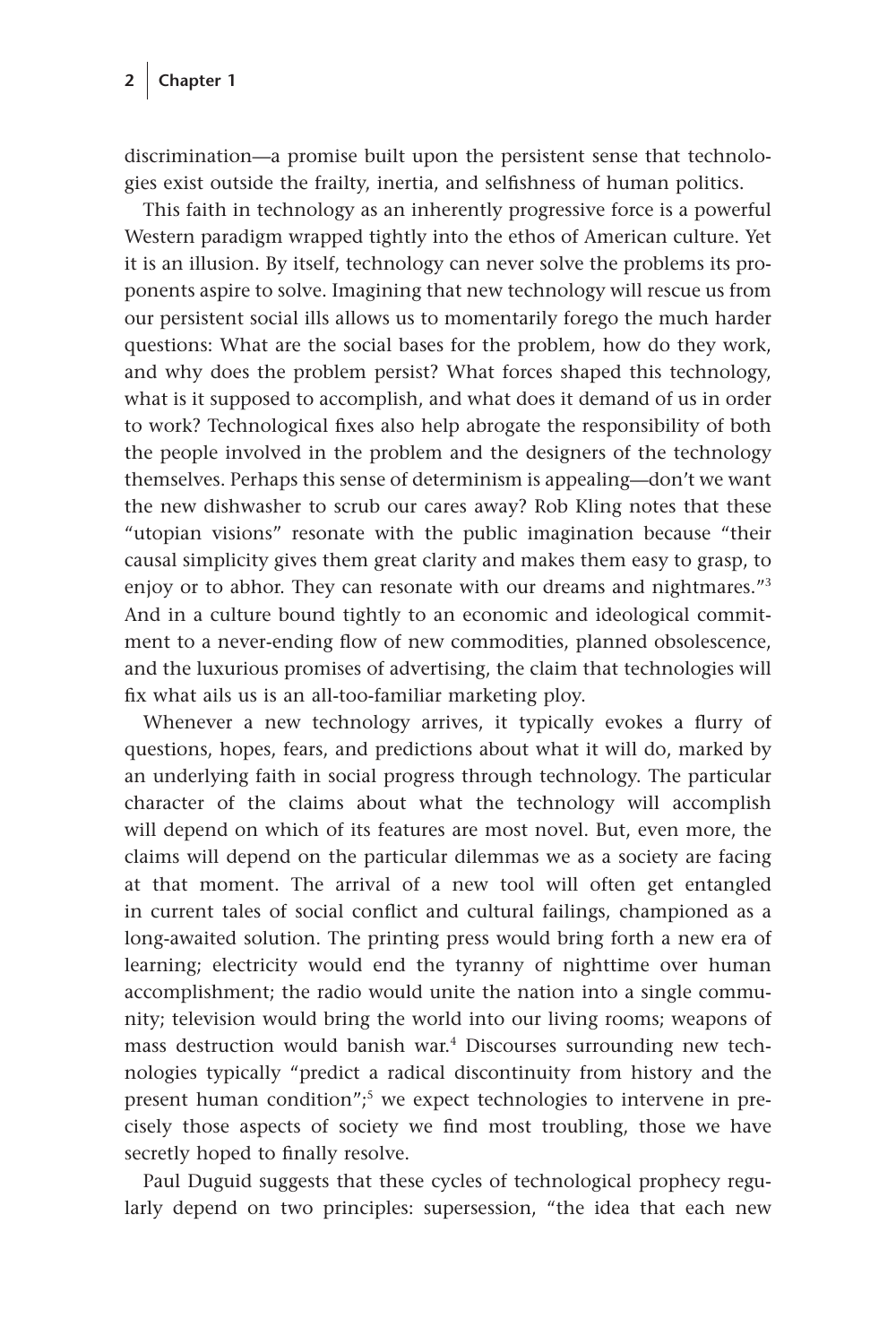technological type vanquishes or subsumes its predecessors," and liberation, "the argument or assumption that the pursuit of new information technologies is simultaneously a righteous pursuit of liberty."6 These make a kind of logical sense together: An old technology imposes constraints on its users, an improved technology resolves those problems and thus replaces its now worthless predecessor. Social limitations (e.g., the stultifying isolation of life in the vast American wilderness) are tied to established technologies (newspapers, which require human proximity to be distributed); the new technology (radio) will fully replace the old because it removes the barrier it imposed.<sup>7</sup> The "pioneer in the wilderness, the farmer on his isolated acres" will have the news of the nation at their fingertips, will find themselves connected to their fellow man despite the miles, and will be free to exercise their democratic rights as citizens in a way that they could not before.<sup>8</sup>

It is a cohesive vision well suited to an Enlightenment idea that history itself is always a tale of broad social progress. It is also well suited to the interests of capital, which must convince consumers that, despite the quality, durability, and initial appeal of the old commodity, the new product is an urgent improvement rather than a frivolous luxury. Most of all, the broader social structure survives intact; the break is not only resolved, it's welcomed, assured somehow by "the paradoxical prediction that freedom from technology can be achieved through technology."9

This requires, of course, that tales of a technology's progressive potential must follow, or be paired with, tales of the previous technologies' limits, failings, and dangers. Dystopic worries about technology are the necessary flipside of the coin; faith in the new technology requires that we perennially forget, or ignore, our faith in each technology that preceded it. This deliberate aphasia allows us to map social ills onto the caricatured evolution of our tools, conjuring a reassuring tale of benevolent and unproblematic progress. Discussing an optimistic faith around the coming of electricity, James Carey notes that "electricity promised, so it seemed, the same freedom, decentralization, ecological harmony, and democratic community that had hitherto been guaranteed but left undelivered by mechanization. But electricity also promised the same power, productivity, and economic expansion previously guaranteed and delivered by mechanical industrialization"10—the very ills that critics were looking to electricity to cure.<sup>11</sup> Instead of addressing the complexity and specificity of the interaction between technologies and the sociocultural activities in which they are embedded, critics prefer to embrace this compelling fantasy of waves of technological progress.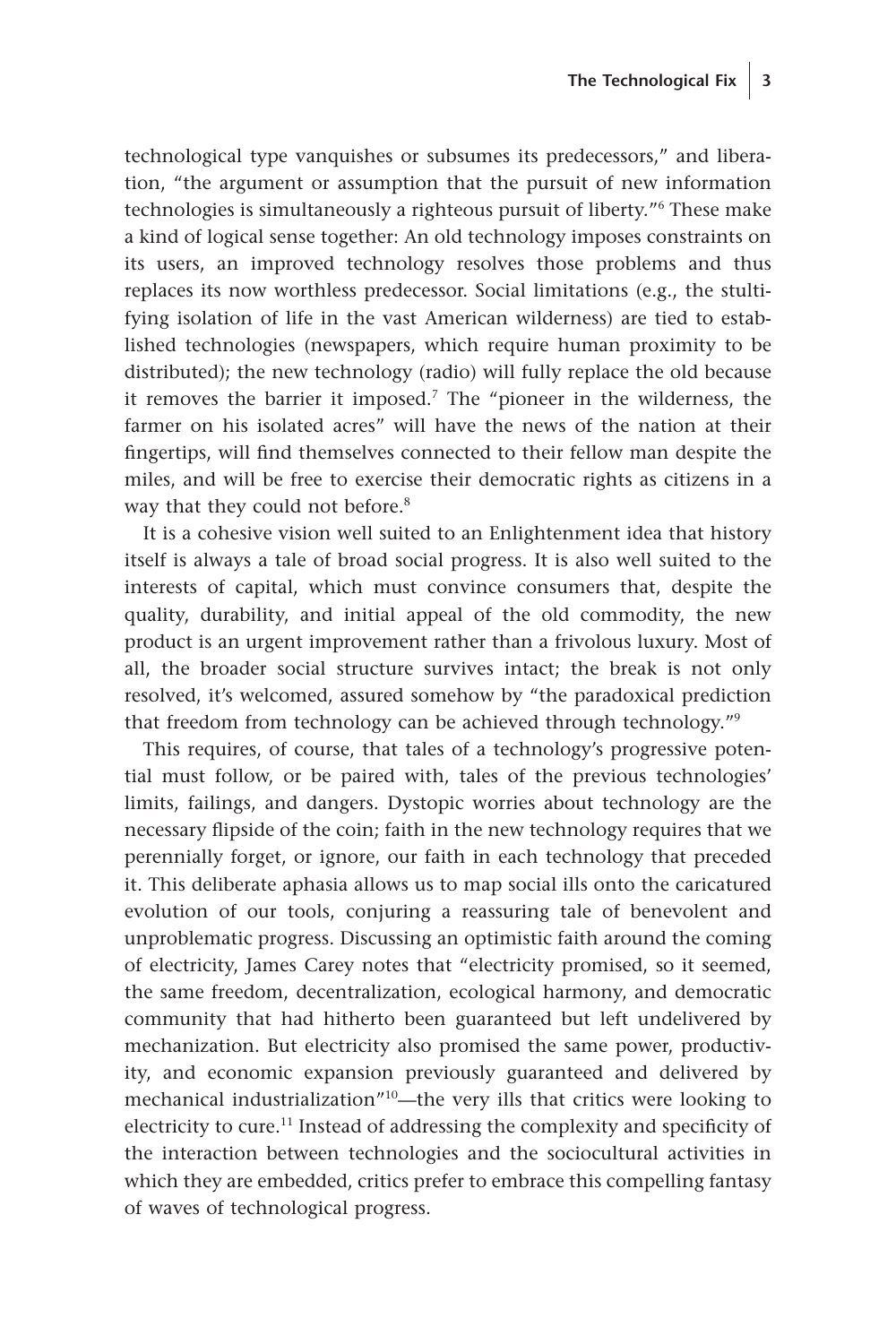## **The Internet and the Question of Copyright**

There are certainly better ways to think about the relationship between technological and social change, yet this naïve optimism persists. The Internet brought with it the same rhetoric of supersession and liberation in the whirlwind of hype and hoopla that surrounded its arrival.<sup>12</sup> In a culture fascinated with technological innovation and devoted to the religion of progress, it should come as no surprise that the Internet captured our imagination, spurring the same optimistic predictions as electricity, the automobile, radio, even the hydrogen bomb. According to the Internet's proponents, education would become truly universal as all human knowledge became perfectly and instantly accessible to all. Championed by both the left and the right, $13$  the Internet would allow democracy to flourish as citizens went online to debate important issues and politicians spoke directly to the people. Environmentally destructive urban populaces would scatter to the natural idylls once they could work flexible hours from home. The social barriers of race, class, and gender would disintegrate as identity became a virtual plaything, a costume put on with a keystroke. Censorship would fail and wisdom would flourish as those who deserved to be heard could speak freely. Or as *Wired* announced (ironically, in an article about technological disasters), "We think technology is rapidly opening up possibilities and revolutionizing the old order in a way that gives a chance to smaller players. We are unabashed optimists about our collective opportunities as we round the corner into the next century. We are skeptical of anyone's claims (including our own) to know what the future brings, but we look at the glass and see that it is no longer half-full but brimming over."14

Yet amid all this promise, the Internet was also being criticized as a grave threat to culture, morality, and society. The earliest legislative attention paid to the new medium concerned the proliferation of pornography online, accessible to anyone in any community at any age. Though these particular worries turned out to be dramatically overstated, we continue to fret about the "promiscuity" of the Internet, facilitating the circulation of not only the loftiest elements of our culture, but also the basest: pornography, hatred, misinformation, unbridled gossip. Concerns also erupted about the "death of privacy" harkened by the Internet: personal information vulnerable to identity thieves, corporate information open to clever hackers, children's personal safety threatened by online stalkers offering virtual candy.<sup>15</sup> Again, the concerns about the Internet's impact on privacy have since shifted. Nevertheless, the fear that the "radical discontinuity"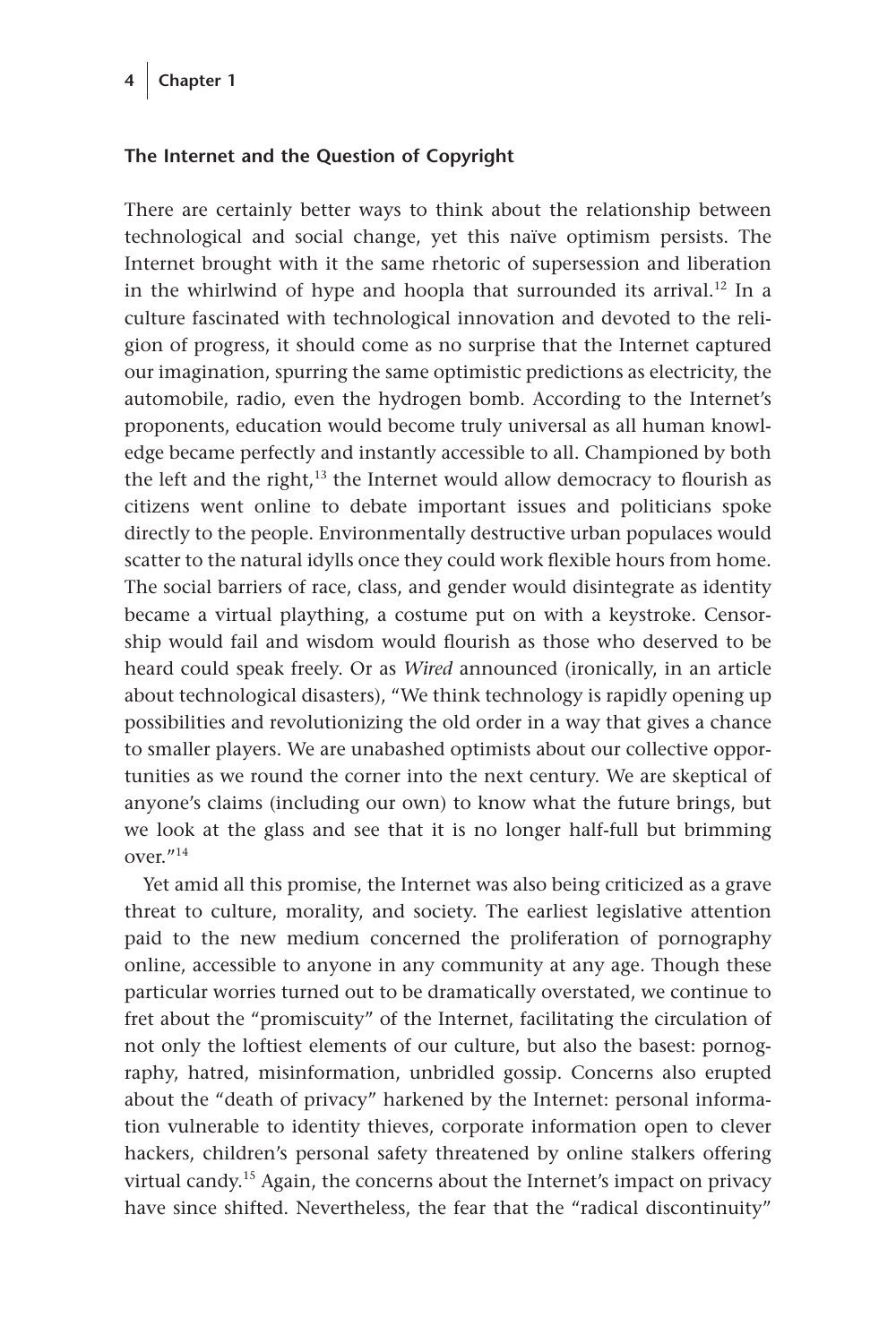of the Internet would lead to social ills rather than progress persists. So once again we look to technological solutions to seemingly technological problems, now with the Internet as the problem in need of a technical solution so that its liberatory promise can be fulfilled.

Nowhere has this been more visible than in the recent controversies around copyright law in the digital environment. Once the exclusive domain of corporate lawyers and policymakers, copyright spilled into public awareness with the emergence of the Internet. Designed to regulate the movement of culture by making it a market commodity, copyright now faced a technology that dramatically reimagined how and by whom culture is produced, sold, distributed, and consumed. At the same moment, those industries most invested in copyright found themselves scrambling to keep up with the accelerated stakes of the so-called knowledge economy. The game had changed, not only technologically but economically, politically, and culturally. Would the Internet prompt the renovation of copyright law and the proliferation of new techniques of cultural production that could exceed traditional copyright's limited imagination? Or would it require the imposition of even more stringent versions of the law, to compensate for the absence of those material and economic constraints endemic to physical manufacture and exchange?16 Many have argued that this battle extends well past the definition of copyright to a clash of paradigms about the control of information: Lawrence Lessig describes it as the choice between "free" versus "permission" culture, Siva Vaidhyanathan calls it a struggle between "anarchy" versus "oligarchy."17

The rapid rise of Napster and peer-to-peer file trading offered the flashpoint, provoking the major U.S. entertainment corporations to declare a legal war: against Napster, against proponents of an unregulated Internet, and at times against their own customers. Some foretold the death of copyright; others railed against the sin of piracy and called for new laws to save the endangered species known as artists. Record labels found themselves suing their own consumers; movie studios produced expensive trailers lecturing reluctant audiences, some of whom were, at that moment, automatically downloading Hollywood blockbusters on their computers at home. Digital startups looking to take advantage of the ease of distribution the Internet provides found themselves caught in the crossfire, while the major content providers took flak in the press for not pursuing new business models themselves. Some artists proclaimed their support for their publishers, while others looked the other way as their work appeared online, or even helped it get there; Metallica sued Napster to protect its copyright while Chuck D spoke out in Napster's support. Apple courted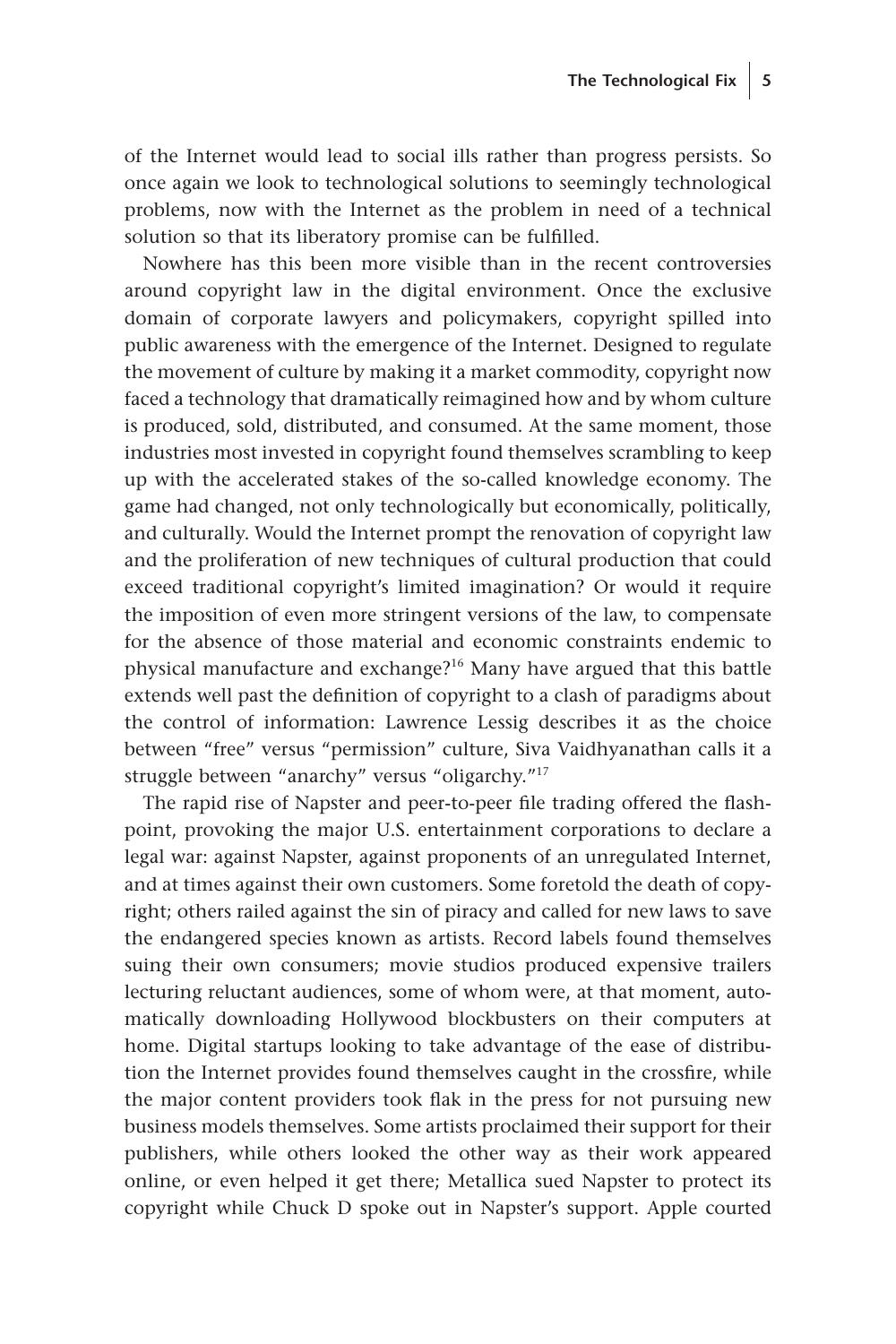the middle with an industry-friendly plan to sell content through iTunes, only to find itself in competition with a resuscitated Napster providing authorized digital music by subscription.

For the most part, these battles have taken place in the courts and in the court of public opinion; a legal effort to use copyright to stem the tide of "piracy" faces a cultural movement enamored with the appeal of the new technology. But under cover of this noisy debate, content providers and lawmakers have begun to implement significant changes in the way copyright is applied in a digital culture. At the core of these changes is a fundamental shift in strategy, from regulating the use of technology through law to regulating the design of the technology so as to constrain use.

Such strategies aim to take advantage of the fact that, while digital technology may facilitate a dizzying array of choices and opportunities at blistering speed and with total access, it can also be used to keep close tabs on what is being done and by whom. Technical barriers and rules can be incorporated directly into the communication networks that we increasingly use to participate in community, in commercial exchange, in politics, and in the conversation of culture. What we might call "social engineering" has come full circle back to actual engineering, where the tools and the environment are built to assure that the right practices are facilitated, the wrong are inhibited. These technologies are largely being developed and deployed below our cultural radar, enamored as we are with the thrill of the "information revolution," the faith in progress, and the freedom of individual agency.

# **Turning to Technology**

Consider the court's decision in the lawsuit against the Napster peer-topeer (p2p) network. While the most important aspect of the decision at the time was the fact that Napster lost the case, it is the particular way in which they lost, at least in the courtroom, that offers an important harbinger of the broader shifts in law, technology, and culture we are now experiencing. Cursory histories of the Napster case may remember only that the courts, finding on behalf of the major record industries, shut down Napster for contributing to massive online copyright infringement. But the Ninth Circuit Court of Appeals actually did no such thing; although it may have been their underlying intention, the court did not mandate that Napster turn off its servers or cease its business operations. Instead, noting that "Napster has both the ability to use its search function to identify infringing musical recordings and the right to bar participation of users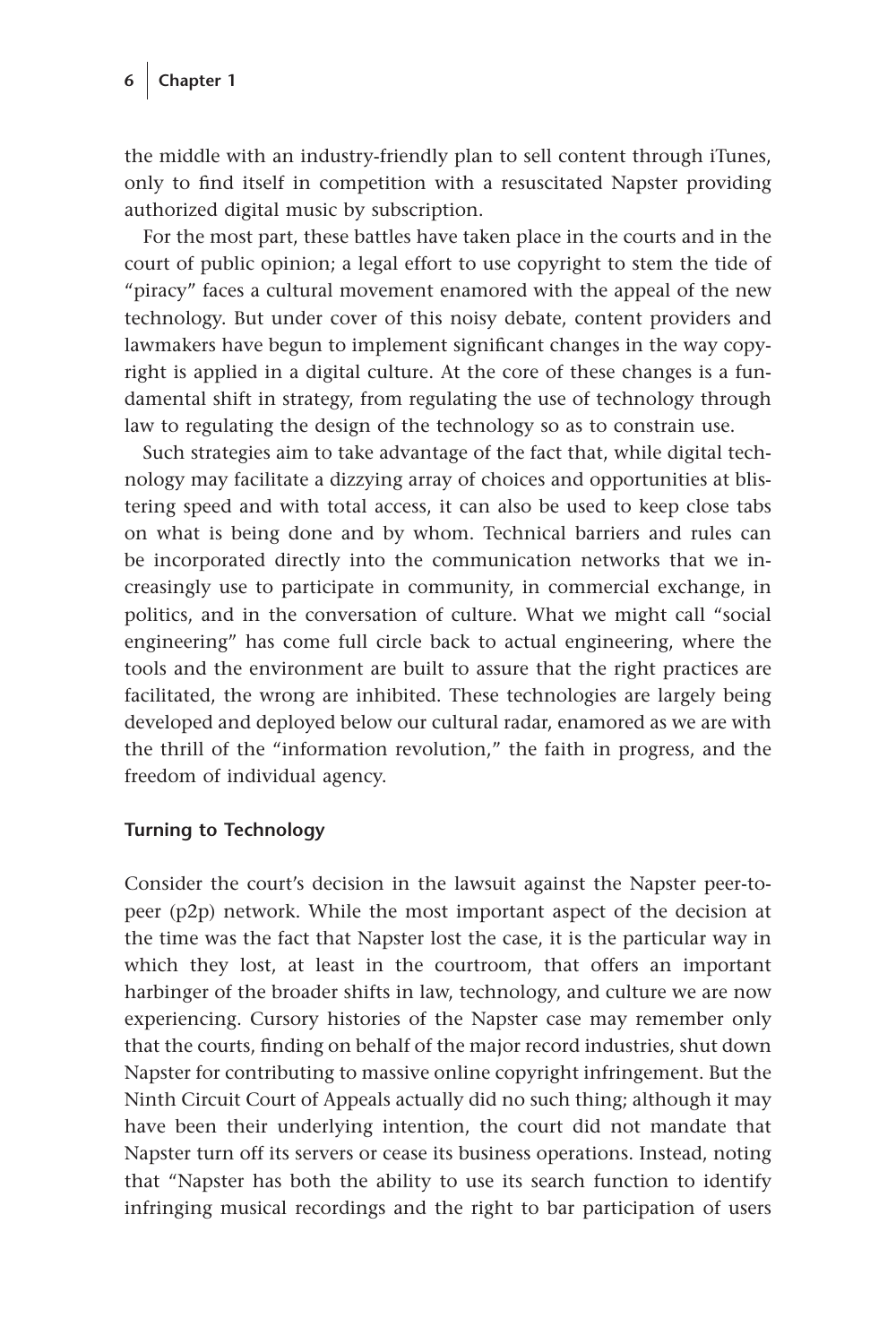who engage in the transmission of infringing files,"<sup>18</sup> they called for a technological fix, one designed to change Napster so it would systematically discern and filter out the unauthorized music the Recording Industry Association of America (RIAA) had complained about.

Set aside for the moment the legal question of whether the maker of a tool should be held accountable for the uses the tool is put to. This effort to deploy a technological artifact as a legal intervention represents a larger strategy that, even in the short time since the Napster decision, has become a full-fledged project on behalf of the major culture industries.19 Rather than articulating what can and cannot be done legally with a copyrighted work, this approach favors the design of encryption technologies (once reserved for military secrecy) to build the legal standards of copyright directly into the artifact—such that some uses are possible and others are rendered impossible. While the proponents of this approach (most notably the U.S. music and film industries) have taken great pains to maintain that this is simply a practical improvement required to counter the hazards of the Internet, matching copyright law in terms of the ends it will achieve, this use of encryption represents a dramatic new intervention into communication and culture. Once again, we are putting faith in a technical solution to a social problem.

The film and music industries are in some ways following in the footsteps of the software industry, which in the 1980s had to grapple with the ease of unauthorized reproduction and distribution of their content; indeed, they are expanding on some of the solutions the software industry developed in response. But what was once simple password protection is becoming something much more significant. Current encryption techniques allow content owners to decide who gets access to their work according to much more precise, subtle, and modifiable criteria. Today, digital content can include information indicating how, when, and where that content can be used, rules that will be honored automatically by the devices we use to consume it. With these innovations, film and music distributors are going far beyond what the software industry had once imagined, to govern not only whether we copy their work, but also how we buy, share, experience, and interact with it.

The inflated rhetoric of the copyright wars has provided a compelling cover for a sometimes concerted attempt to develop this technological architecture. This intervention aspires to regulate not only copyright but also nearly every dimension of the distribution and consumption of culture. These control strategies have thus far been of limited effectiveness in the face of persistent hackers, the efforts of commercial bootleggers, the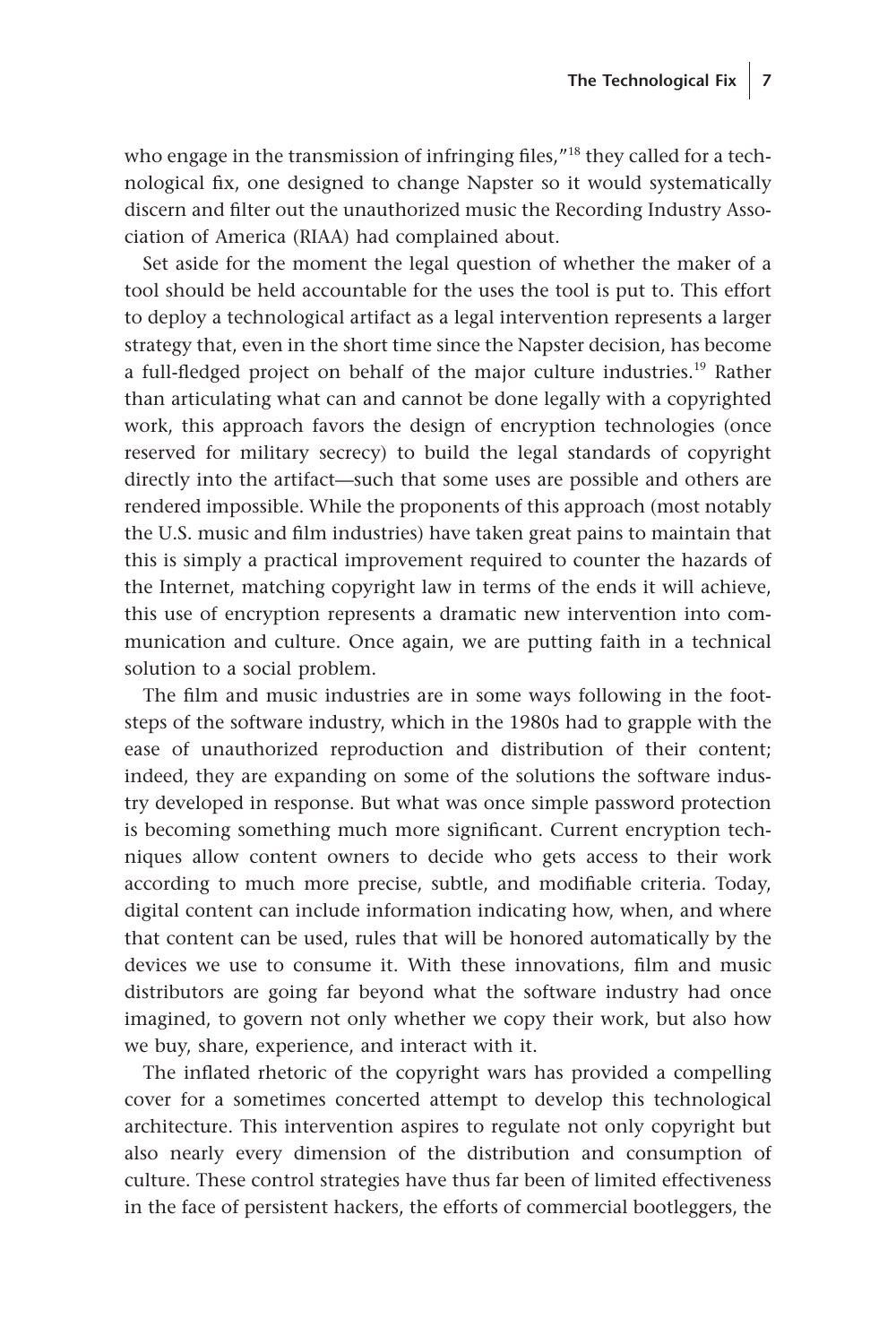powerful appeal of free and accessible entertainment for a generation that has known little else, and the ubiquitous cultures of sharing pervasive to the societies and economies of India, China, and elsewhere. However, regardless of (or even in spite of) its likelihood of success, this strategy warrants critical attention, and not only for its possible consequences for copyright. Enlisting technological design as a way to regulate its users will have significant consequences for the trajectory and cultural life of digital technologies, and for how we get to make use of them.

We don't usually think very explicitly about how the construction of walls subtly regulates our activity. Certainly, some of us are aware of this at moments—prisoners know it is the walls and the guards, and particularly their combination, that restrict their freedom so effectively; the residents of what was once East Berlin, or today's inhabitants of the Gaza Strip or Tijuana, are all too cognizant of the unique power of combining political authority, legal force, and technical barriers to intervene in people's lives. Those of us who are relatively untouched by such dramatic impositions of control are afforded the pleasure of seeing the technologies around us as facilitating rather than limiting, offering opportunities to participate in social life as we please. But this invisibility does not mean these arrangements are any less consequential. Technologies choreograph our social activity, often with political consequences, and can be made to do so in increasingly sophisticated ways with digital technology. And when technological design must be directed so that the technologies will enforce laws, the delicate dynamics of technological innovation can be profoundly disturbed.

Building the rules of copyright into the technologies themselves similarly aims to intervene in human activity while disappearing beneath business as usual. Technical copy protection preempts those activities that copyright law has traditionally prohibited, but the translation of legal rules into code may not prove particularly adept at handling copyright's legal subtleties. At the same time, new possibilities for communication and collaboration encouraged by the particular shape of the Internet may find little space to grow inside restrictions based on traditional copyright, especially as it is understood by those whose business models are most powerfully undercut by these new practices.

#### **Beyond the Technical**

The premise of this book is that in order to understand what is happening to digital copyright, we must broaden the question. While impor-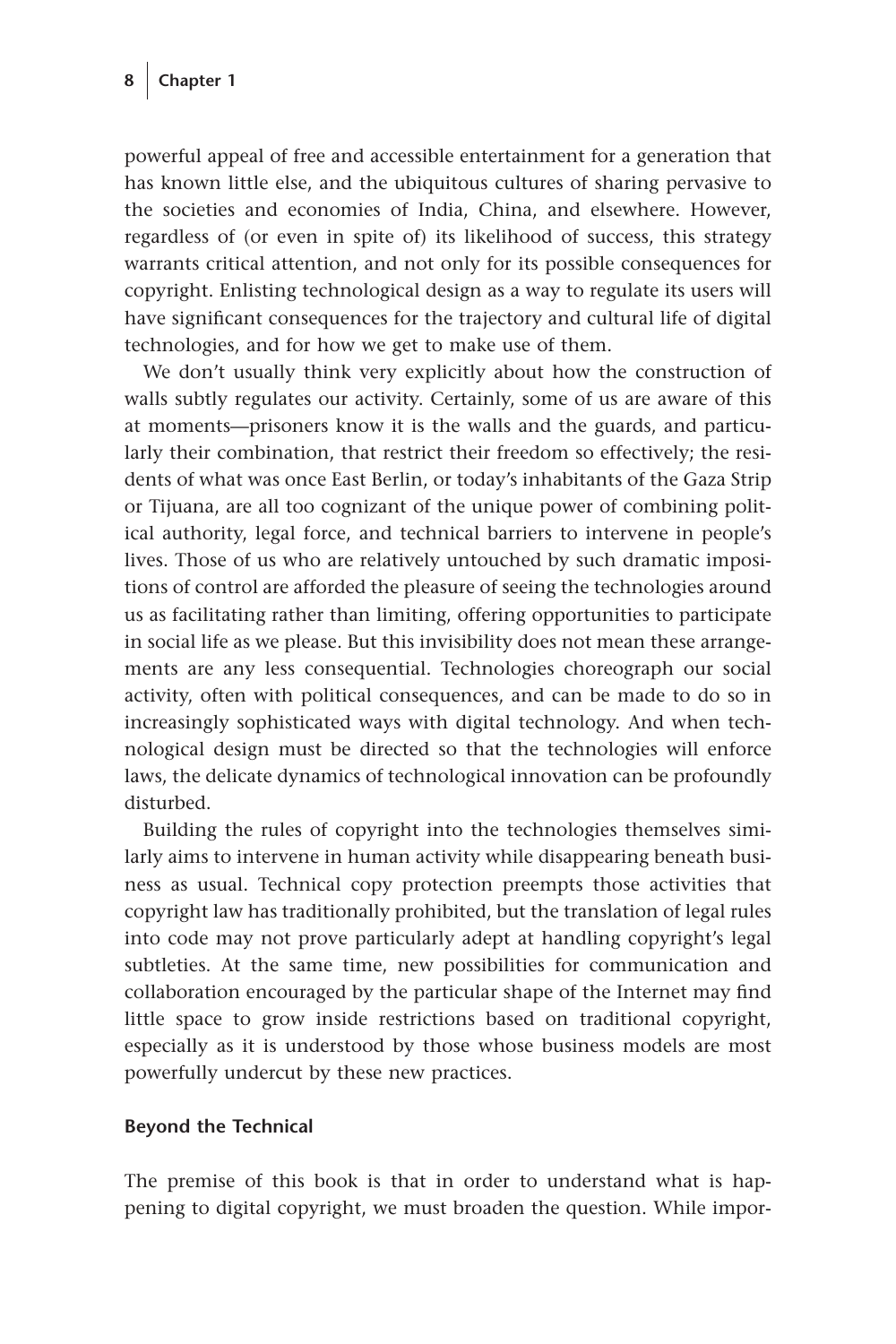tant concerns have already been raised about the consequences of these technical control strategies for copyright law, $^{20}$  considering these artifacts away from their broader sociopolitical contexts fundamentally misunderstands the kind of controls being developed. We must dare to expand our scrutiny, to see this complex shift in a wider context. The technologies are only the most visible elements of an increasingly cohesive regulatory strategy, sometimes called the "trusted system."

Consider for a moment how most of us are prevented from copying our DVDs. The first line of defense is that the DVD players widely available to consumers do not have a Record button. The act of copying is simply absent from the technological choices offered. This is a powerful barrier, enough to stop most people most of the time from copying the movie they rented. Yet this is only the interface to the underlying system of control, and to stop there begs the question why manufacturers of DVD players, knowing their customers might like to copy their favorite movies, don't design for it.

Manufacturers of DVD players do not offer Record buttons because they are prohibited from doing so by a license arrangement with the movie industry. They assent to this license in order to get the key to unlock the encryption system of DVDs, which is necessary even just to play them; these keys are developed and held by the movie industry and its select technology industry partners. Users simply must abide by the rules built into the technology, even rules that extend well beyond the traditional prohibitions of copyright.

Additionally, any users who might tinker with their DVD players or hack around the protection codes on the DVDs themselves can be criminally prosecuted under new copyright statutes that now strengthen all technical content protection. Such laws are backed by legislators and courts willing to privilege the interests of content providers over the public protections of traditional copyright law, a perspective well fed by the culture industries, which have carefully articulated the problem of Internet piracy as a dire emergency.

An effective version of this system would not be merely a technical achievement. The trusted system relies on more than technology as its primary means of enforcing copyright. It must back that technology with the persuasive force of law and the legitimacy of new political and commercial alignments, and it needs a cultural performance of the risks and rewards sufficient enough to justify it. These elements work in tandem to reshape the movement of culture in ways that cannot be perceived when the elements are considered alone. No one element is sufficient to enforce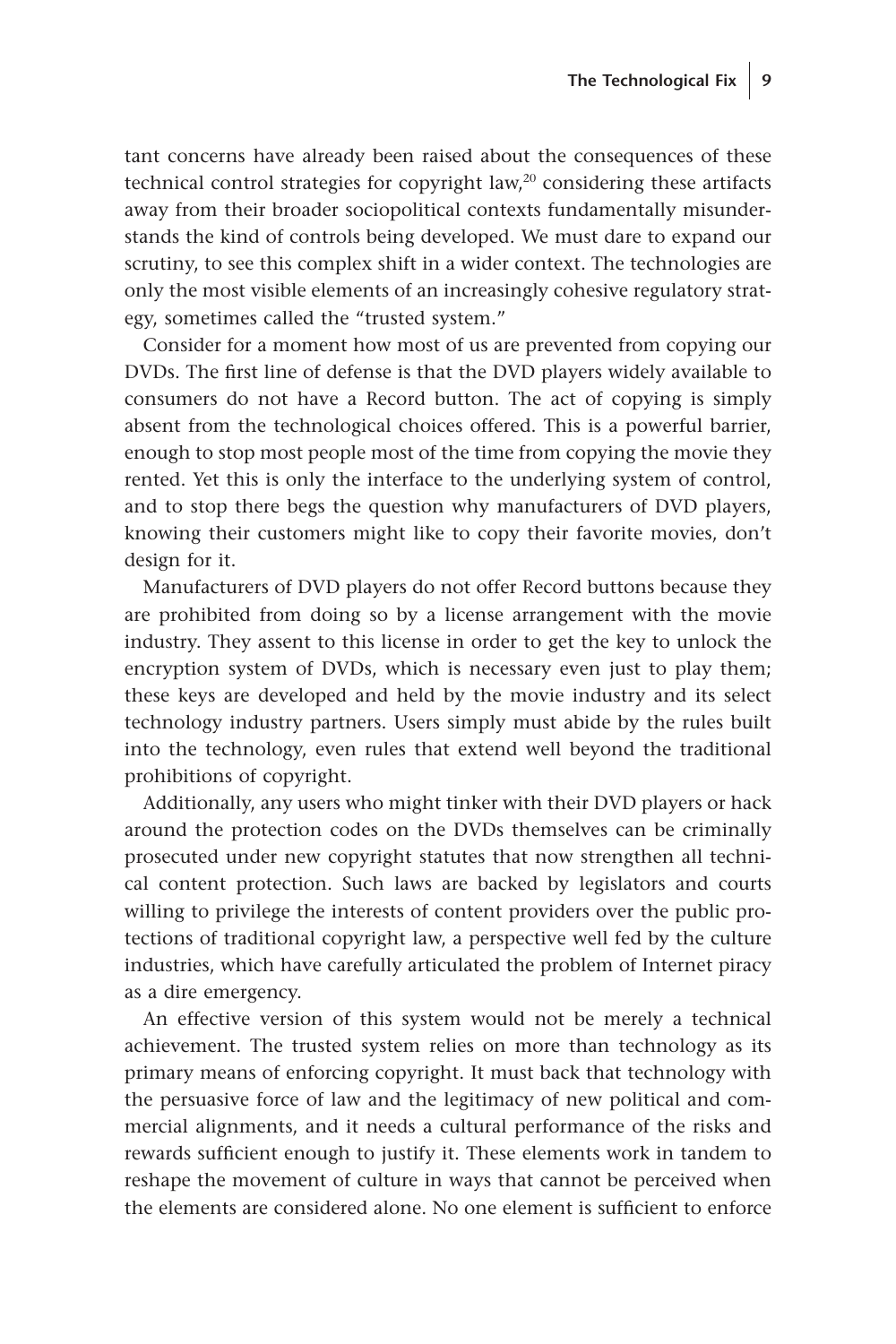the rules being applied, yet in combination they impose a surprisingly strict code of conduct on users and manufacturers.

This is now well beyond a question of how copyright should work, in a digital world; it is the construction and legal authorization of socrotechnical systems designed to select out those activities we want to render impossible (and the converse, those we hope to encourage). Critiques that fail to recognize these heterogeneous elements and how they interact not only misunderstand the situation; they inadvertently grant the trusted system greater power by portraying it as merely the sum of its parts. The situation demands the examination of how these legal, political, and cultural elements are produced, and how this complex array of forces is being lashed together in the service of technical content protection. Only that inquiry will effectively demonstrate that these structural alignments are as consequential for the dynamics of digital culture as the technologies they support.

## **The Shape of Digital Culture**

Understanding not only the turn to technology as a regulatory strategy, but also the social, legal, political, and cultural mechanisms by which it is possible, is, at one level, crucial to the ongoing disputes about copyright and the Internet; it is a debate that has significant implications for both the production and circulation of culture, for the digital networks upon which that culture will move, and for the practices and institutions that will accommodate decisions made in the courts and in the marketplace.

Copyright is at the heart of cultural policy<sup>21</sup>—those rules that help to govern what is said, by whom, and with what effect. If we are at all concerned about the power of communication, the dynamics of democracy, the politics of culture, or freedom of expression, copyright must be a fundamental part of our inquiry. Shifts in the design and application of copyright law must be recognized as having consequences in all of these domains as they migrate to the digital realm. To the extent that the Internet, among other technologies, is increasingly designed and legislated to be a medium that not only facilitates communication but also imposes tight controls on it, we are very much shaping what the Internet is, will be, and can be. If the personal computer and the Internet are and will continue to be fundamental tools for cultural participation—the "new media"—then the institutional arrangements bent on pressuring hardware manufacturers to embrace restrictive, technoregulatory control systems warrant significant concern.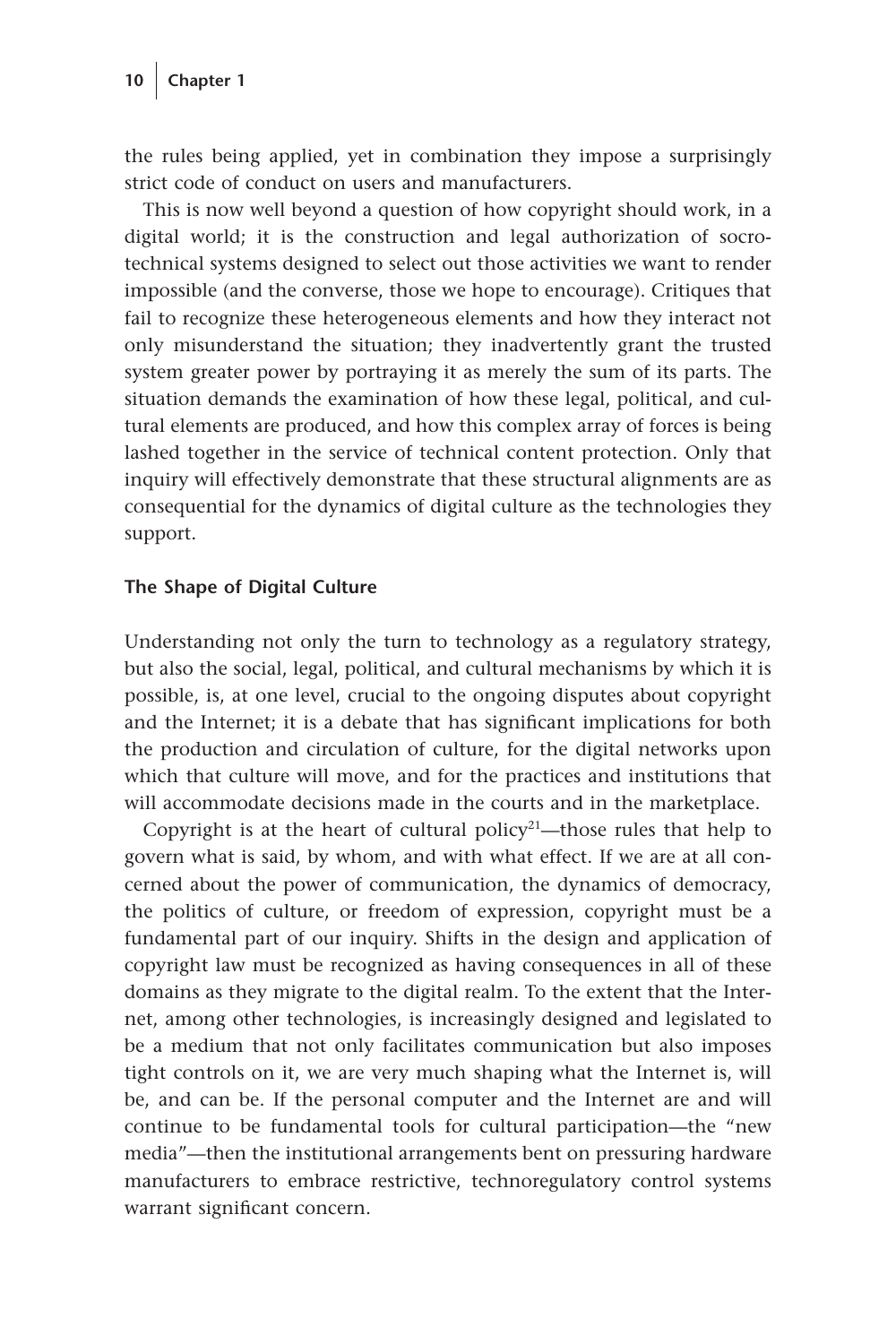Moreover, whether or not this is the right strategy for copyright, what is most striking is that this tightly coupled arrangement of institutions, laws, and technologies is being deployed toward ends well beyond that of copyright protection. It is, in many instances, an effort to rename those rules and radically expand the rights traditionally granted to copyright owners. As I began my investigation into these cases, I expected to find a pull back toward the status quo, what Marvin described as "the process of social adjustment around a new technology, which is an occasion for introducing new rules and procedures around unaccustomed artifacts to bring them within the matrix of social knowledge and disposition."<sup>22</sup> It would go roughly like this: the Internet arrives; a number of critics in different domains, especially those shut out of existing arrangements of power, point to it to suggest the possibility of change; those in power turn to the stability and authority of existing law; using the law, they tame the new technology into submission. Instead, what I found was a story of both stasis *and* change. The maneuvers visible in these cases are not only about reaffirming existing arrangements familiar to copyright, but also about extending them, strengthening them, expanding them, reimagining them. Historically, copyright has privileged not the authors of cultural work but its distributors; the modern media industries are dominated by a select few corporations that have consolidated control over the culture market by asserting their intellectual property rights as a way to govern where work comes from and where it goes and to benefit financially from its circulation. While it appears that, as culture shifts into a digital environment, copyright will continue to give them this economic leverage, and that many of the same distributors will be able to retain this control, what is changing is what it will give them the authority to do.

The trusted system as it is being pursued can certainly prevent copying. More than that, it can also enforce complex pricing schemes and undermine the potential for fair use. In fact, these technological restrictions can make access to digital content dependent on users satisfying any number of obligations, well beyond the simple promise to use it within the strictures of copyright law. These constraints, piggybacked along with technical copy protections, will even more dramatically commodify culture, transforming our every encounter with a cultural work into a financial transaction, slicing up the populace into laser-precise market segments at the whim of industry. To the extent that such technological interventions impact some participants more than others, or normalize certain practices and marginalize others, they are likely to shift the structures of participation in culture and society more generally. They are a revised road map for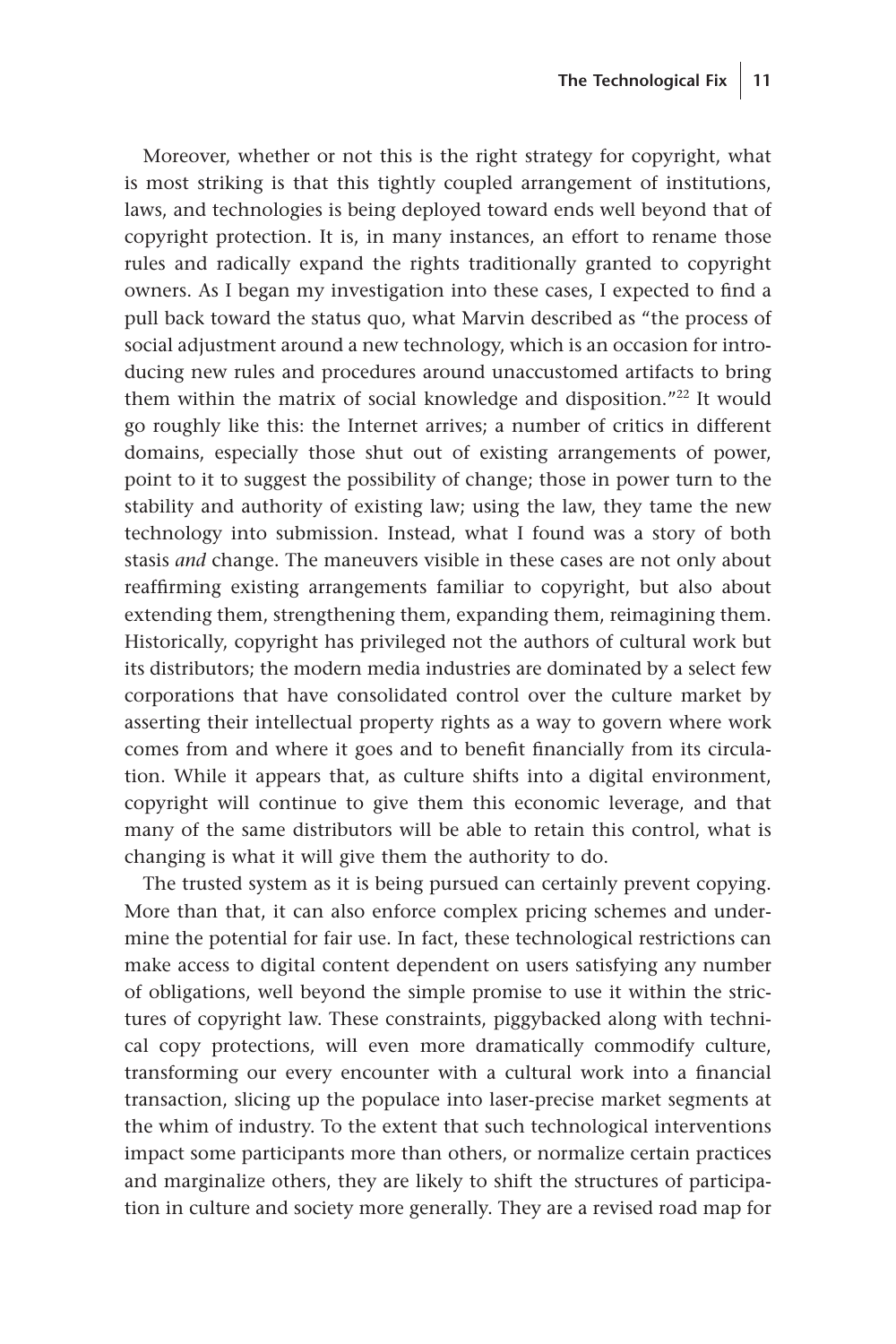the movement of information, tightly regimented to ensure that, first and foremost, cultural goods are always and already commodities, and that being commodities trumps all other considerations.

While the debates about copyright law have historically focused on how the law helps or hinders the democratic movement of information, we must recognize that the dynamics of the market can also promote or stifle the production of and access to newsworthy insight, political diatribe, artistic expression, and biting parody. If the trusted system is used to enforce particular market constraints, then the entire arrangement is implicated in this question. The trusted system warrants serious questioning by those interested in the future of digital technology and all the cultural and social interaction that it may or may not host. As Thomas Streeter puts it, "The choices that shape property in media, insofar as they shape what it means to be a speaker and a listener in an electronically mediated environment, and hence subjectivity, may influence the character of social existence. The law of ephemeral property is thus becoming a principal terrain for constructing the contours of contemporary cultures. Ongoing developments in 'information' law and policy will draw boundaries that will undergird the development of social life."23

A clearer understanding of not only the relationship between law and technology but also the political and commercial arrangements beneath, will also contribute to the ongoing investigation into the political economy and sociocultural impact of digital cultural institutions. The emerging alignment between the culture industries, hardware and software manufacturers, policymakers, and the courts will have its own consequences. Recognizing this requires moving beyond the overblown hype of "information revolutions," as well as the converse tendency to take such changes for granted. It requires an analysis attuned to the quiet arrangements that are building new patterns and alliances in the industries that produce and distribute culture.<sup>24</sup>

Finally, the implications may extend well beyond the digital circulation of cultural expression. As technology moves from being the object of law to being the means of its implementation, those concerned with the social implications of technologies must prick up their ears. To the extent that we choose to turn to technology to regulate copyright, we are likely to embrace that strategy in other sociopolitical controversies where technology appears to have similarly neutral effects: genetics, nanoscience, public health, education, national security, etc. Be it for the protection of pop music or any other reason, the extent to which lawmakers are willing to regulate and arbitrate over technological design must be made plain,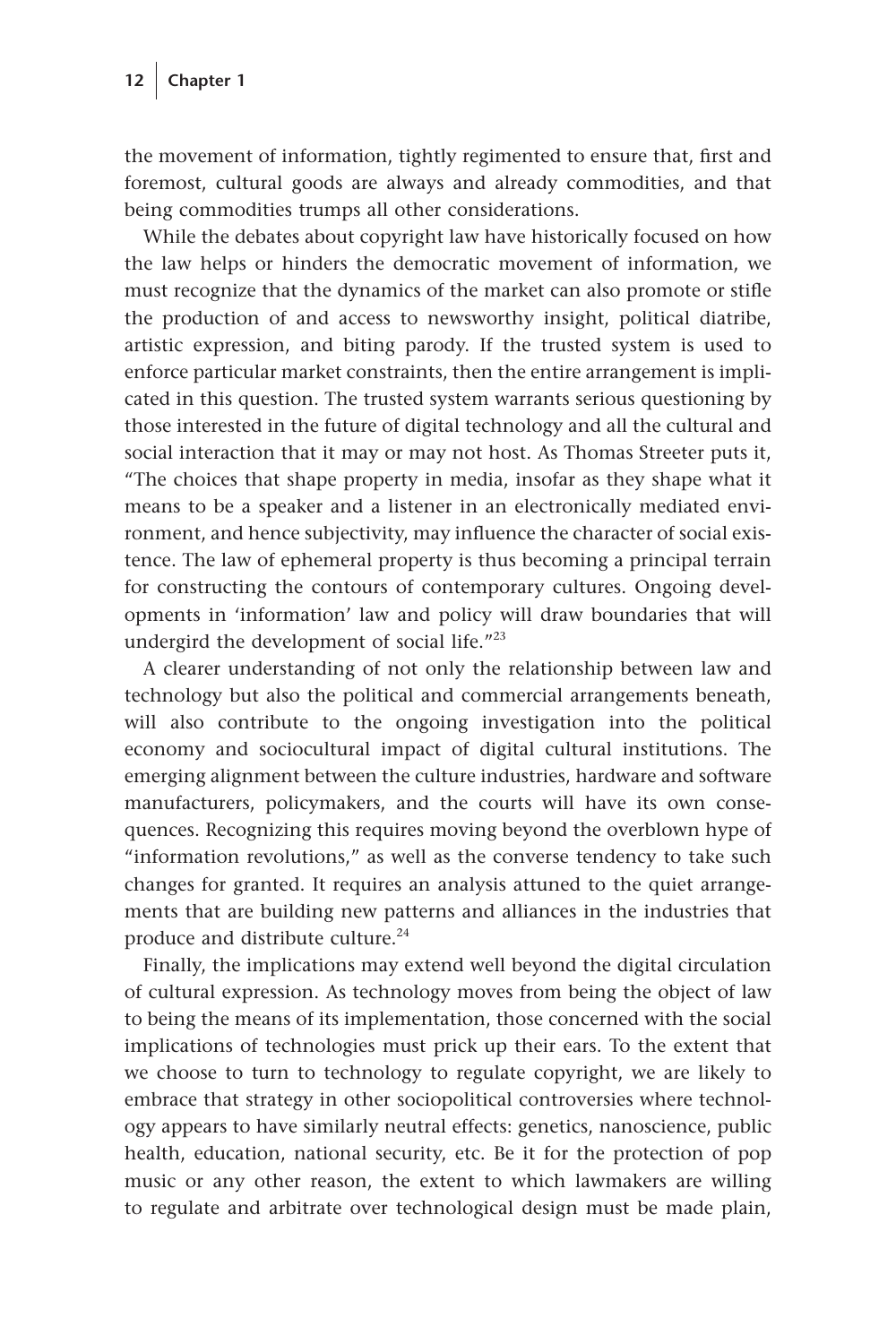scrutinized, and judged according to the criteria of political transparency, social equity, and cultural freedom.

## **Chapter by Chapter**

These questions are at once legal and philosophical, social and cultural, political and economic. As part of its theoretical engagement with these questions, this book aims to move beyond the standard legal critique of copyright by drawing on recent theories of technology, communication, and culture to consider its broader ramifications. Digital copyright is a perfect domain for examining not only the way we structure cultural expression through the mechanisms of law, technology, and the market, but also the way controversies such as these become sites for powerful and consequential debates about the future of culture to be reframed, for participants in that debate to position themselves as powerful agents in that future, and for provocative questions to be closed. With these insights, we can begin to reveal how political efforts, powerful but by no means determining, work to engineer digital culture both through technological design and through the production of laws, institutional arrangements, and cultural discourses to match.

At the same time, while we must address these questions on a theoretical level, the most useful insights come from an interrogation of real world arrangements, of the character of the alliances and compromises that have been constructed to make them possible, and of the disputes that have arisen around them. This book bases its analysis in this on-the-ground interpretive approach by considering three of the most prominent efforts by the U.S. content industries (one a failure, one largely a success, one still being debated) to impose complex control arrangements through the design of technology, and to build the legal and political infrastructure they would need in order to work.

To understand these controversies, it is important to understand the law of copyright and the forces that have shaped it over three centuries. The law represents the slow accumulation of years of disputes and compromises; cutting it open reveals this legacy just as tree rings reveal seasons of growth and tumult. **Chapter 2** introduces the reader to the workings of copyright law and the premises on which it is based. It is written for readers who are largely unfamiliar with copyright law and the recent controversies, but even those well versed in both will find some new approaches for moving beyond the first wave of concerns. Arguments for why copyright exists and how it should be applied are considered in light of its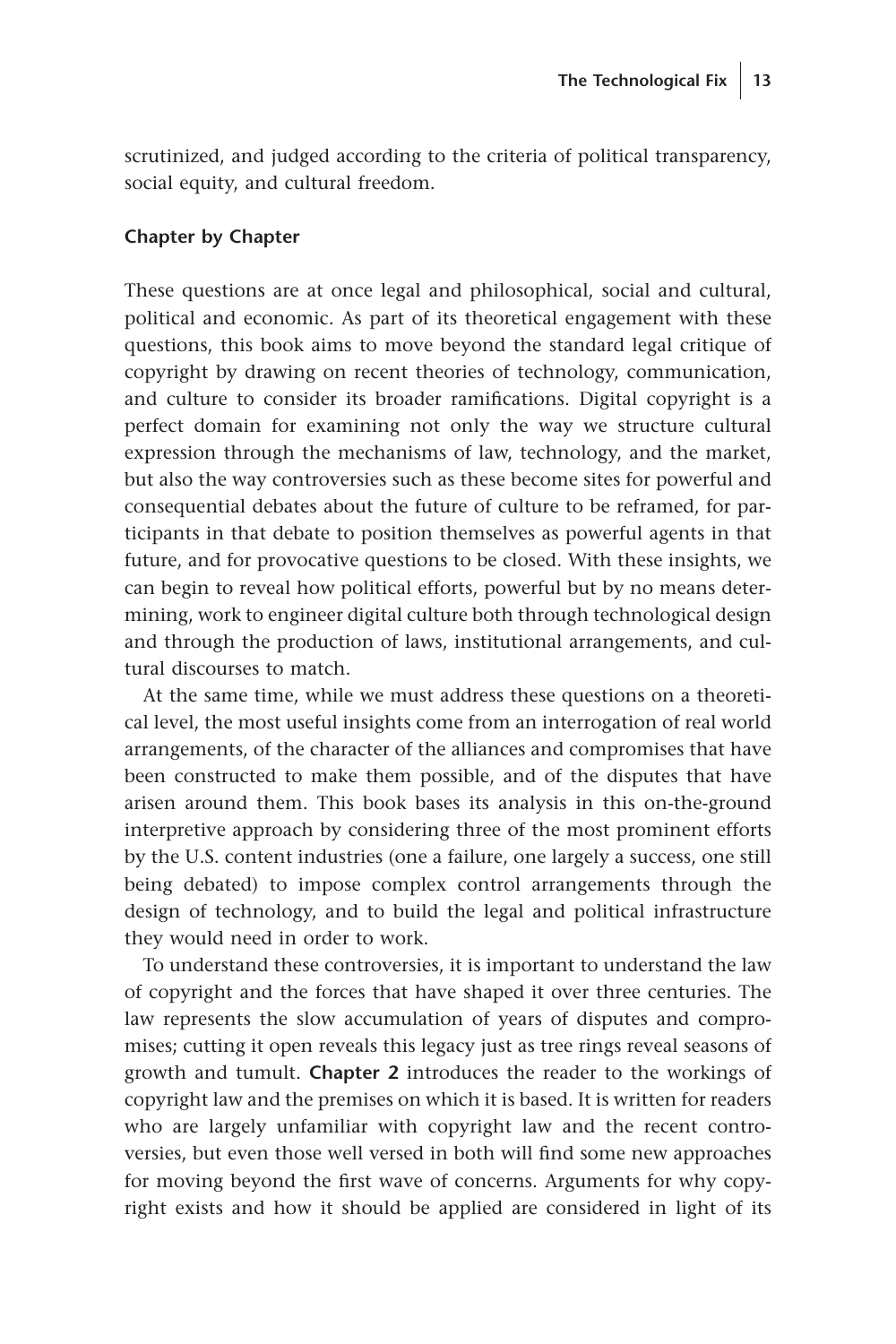fundamental contradiction: that it aspires to serve the public good by constructing a property regime premised on private gain. The effort to strike a balance between these often competing interests requires limits and exceptions that are both fundamental to copyright law and, at the same time, revealing of its inherent tensions.

The emergence of new technologies tends to disrupt the balances within this legal regime that manage its structural tensions. Like many technologies before it, the Internet made visible ambiguities that copyright law had not had to deal with before, and afforded an opportunity for those most invested in the workings of copyright law to tip the scales to their benefit. In response, traditional content industries and self-appointed Internet enthusiasts made very different claims for how the distribution of culture would work in a digital age, and how copyright should change to accommodate it. This largely theoretical dispute became all too real with the arrival and astounding popularity of Napster and peer-to-peer file-trading. This chapter offers a quick and dirty history of the music industry's legal attempts to shut down the deluge of unauthorized music sharing, and introduces the technical solutions being proposed: digital rights management (DRM), a means of encrypting digital content in order to limit access to it; and the "trusted system," a scheme whereby hardware and software authorized to access encrypted content will police what can be done with that content. The chapter ends by introducing some of the concerns that have already been raised about this shift to DRM as a copyright solution, particularly around its implications for the fair use doctrine of copyright law.

Using encryption technology to govern cultural distribution is only an example of how we regulate human activity through the built environment. **Chapter 3** attempts to arm the reader for scholarly inquiry into this phenomenon by exploring recent thinking in the fields of communication, science and technology studies, and information studies.<sup>25</sup> Technologies can powerfully shape the social activities in which they intervene, sometimes with significant political consequences; at the same time, technologies are also powerfully shaped by the individuals and institutions that produce them and reshaped in powerful ways by users, suggesting that their impact has a lot to do with the meanings that are negotiated and the cultural contexts in which that negotiation occurs. We can resolve this tension between seeing technology as constructed versus seeing it as consequential by noting that technology is constructed so as to be consequential. In every instance, designing and implementing a technology is an attempt to intervene in social practice. To the extent that designers of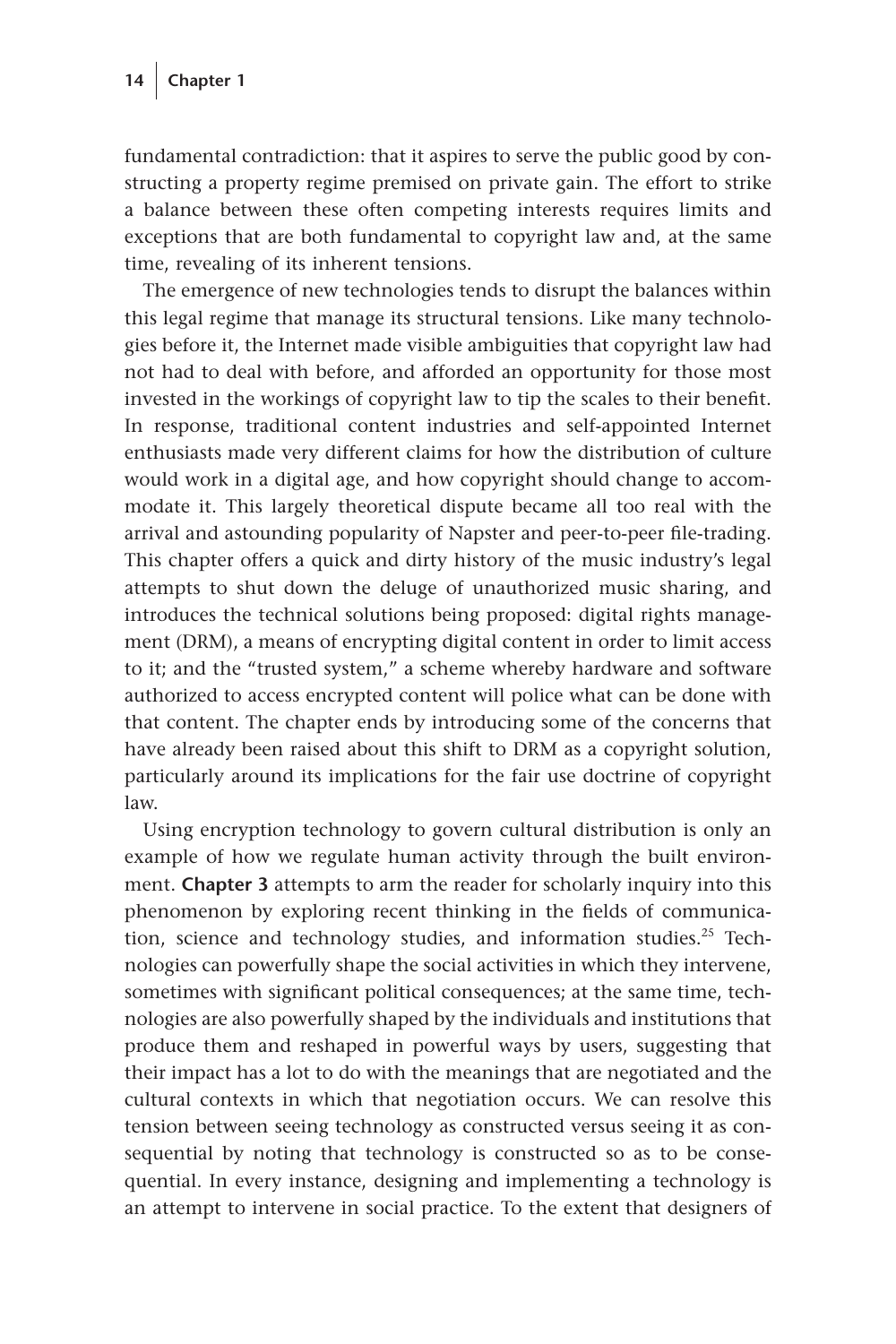technology can agree about how they would like to choreograph the practices of users, this regulatory role of technology is enhanced; to the extent that designers cannot control what happens to the technology after it leaves their hands and cannot entirely predict its consequences, it is diminished. Understanding the complexity of technology as a political artifact is useful as we begin to consider the implications of deliberately using technologies in place of the law.

However, while technologies can have political consequences, and the move to install DRM encryption systems into digital distribution of culture seems to depend only on technology's ability to do so, an exclusive focus on technology would mask the way it requires much more than mere objects to effectively regulate the movement of culture. To the extent that the actors powerful in this negotiation about the meaning and purpose of a technology are also often powerful in other domains, they can appeal to law, policy, and public discourse to buttress and normalize the authority of the tools they build. Alongside the new technologies come new laws to back them, new institutional and commercial arrangements to produce and align them, and new cultural justifications to convince legislators and users to embrace them. This is not engineering culture through technology, but a more heterogeneous effort to regulate through the alignment of political, technical, legal, economic, and cultural elements that must be held in place for a new paradigm of copyright to take hold.

**Chapter 4** analyzes the construction of the cultural justifications necessary for the trusted system approach to gain any traction at all with manufacturers, artists, legislators, and users. The regulation of the Internet had, before the copyright wars, been largely hands-off; when it first appeared, Napster was wildly popular not only with music fans but with the press as well. To counter these attitudes and to justify a massive change in the character and enforcement of copyright law required a powerful tale of sin and redemption. This narrative not only reframed the debate, it set the stage for the kind of institutional alignments that content providers needed to establish.

In his role as the director of the Motion Picture Association of America (MPAA), the U.S. film industry's powerful lobbying organization, Jack Valenti was the most powerful and articulate of the storytellers, offering up a narrative arc that went something like this: Movie production is an economic boon to the nation; Internet file-trading is a financial danger to that business; content producers, faced with this threat, will withhold valuable content and the medium in question will suffer; however, with stronger copyright protection and technical measures of self-enforcement,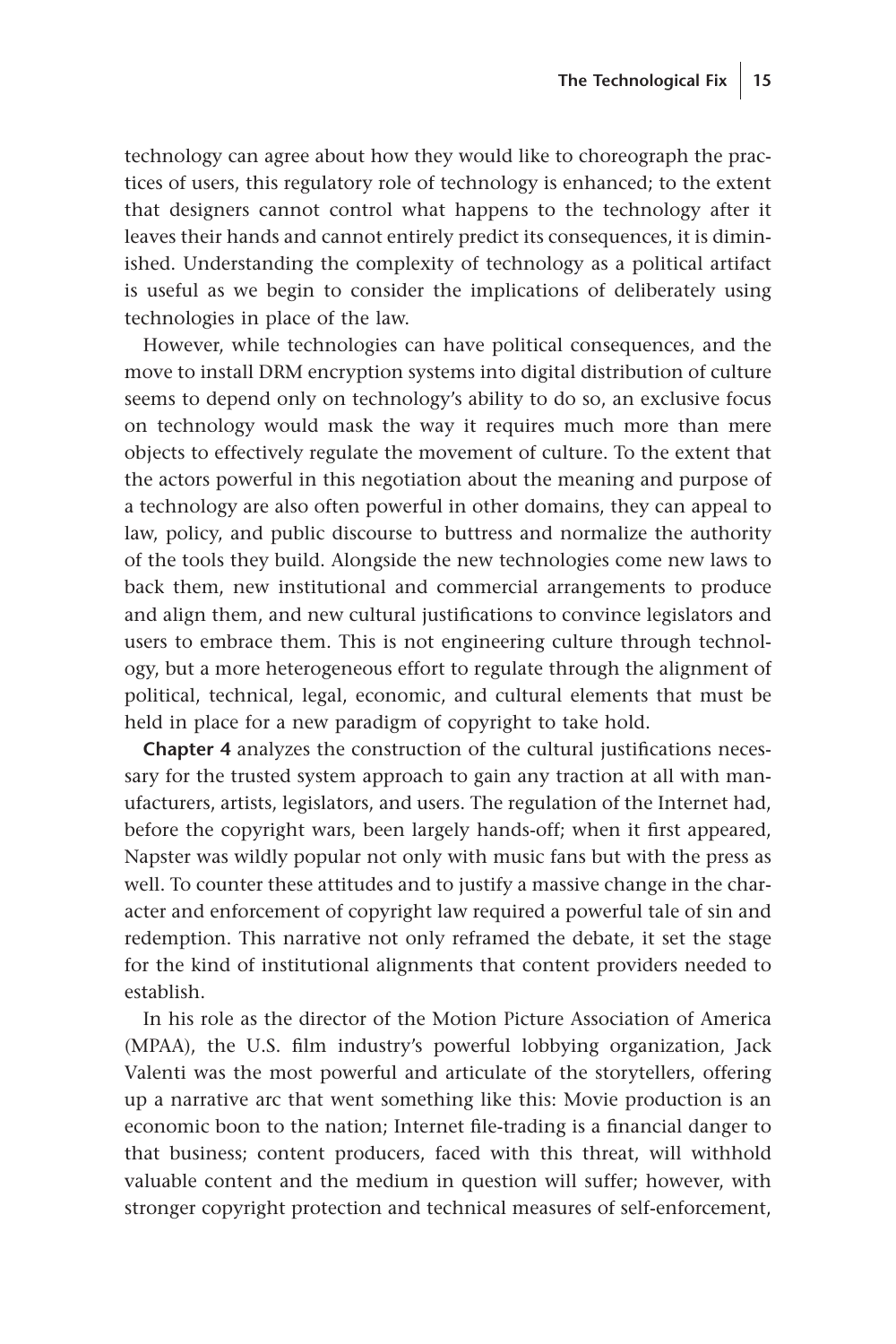**16 Chapter 1**

the culture industry will provide a rich consumer experience. The entire chain of assertions was wrapped in a narrative of good beset by evil, coated with dramatic metaphors and salacious scares, and contrasted against a rosy alternative only possible if copyright law were strengthened. Valenti's logic is just one version of the situation, and has been contested on a number of fronts. Nevertheless, it is slowly becoming the standard understanding of how copyright does and should work, and how digital culture depends on the fullest imposition of technical copy protection.

Technologies for the production and distribution of culture have long been designed so as to guide the activity of users, from early printed folios locked to the lecterns on which they sat, to sophisticated password protection systems on consumer software. In order to orchestrate such a system of control, content producers require the cooperation of technology manufacturers, but this turns out to be difficult to achieve: manufacturers are numerous and commercially competitive, and generally see value in offering users as much choice as possible. One attempt to wrangle these interests into agreement, initiated by the record industry, was the Secure Digital Music Initiative (SDMI). The major record labels gathered consumer electronics manufacturers, information technology providers, and fledgling online distributors to produce copy protection for music and the standards for all hardware to honor these protections. **Chapter 5** traces the history of this effort, investigating how the music industry attempted to forge a consensus, and the reasons why it collapsed. SDMI is a reminder that the alignment of technology and content envisioned in such plans cannot be imposed without a matching alignment between the commercial players that produce them, and such an alignment is not so easily achieved.

In stark contrast to the failed SDMI project, the encryption that protects Hollywood DVDs from duplication is a revealing case of how such a trusted system can be produced, and how the necessary institutional alignment can be achieved despite the strategic differences between content and hardware manufacturers. **Chapter 6** reveals how the Content Scramble System (CSS) encryption used to protect DVDs is merely the technical edge of a complex arrangement of content, machines, licenses, and industry partners that together work to contain the activities of users.

In this case, the trusted system also required recourse to the law when that arrangement was breached, as it was when a "crack" called DeCSS was posted online. The industry turned to the Digital Millennium Copyright Act (DMCA), itself a dramatic shift in copyright law produced by the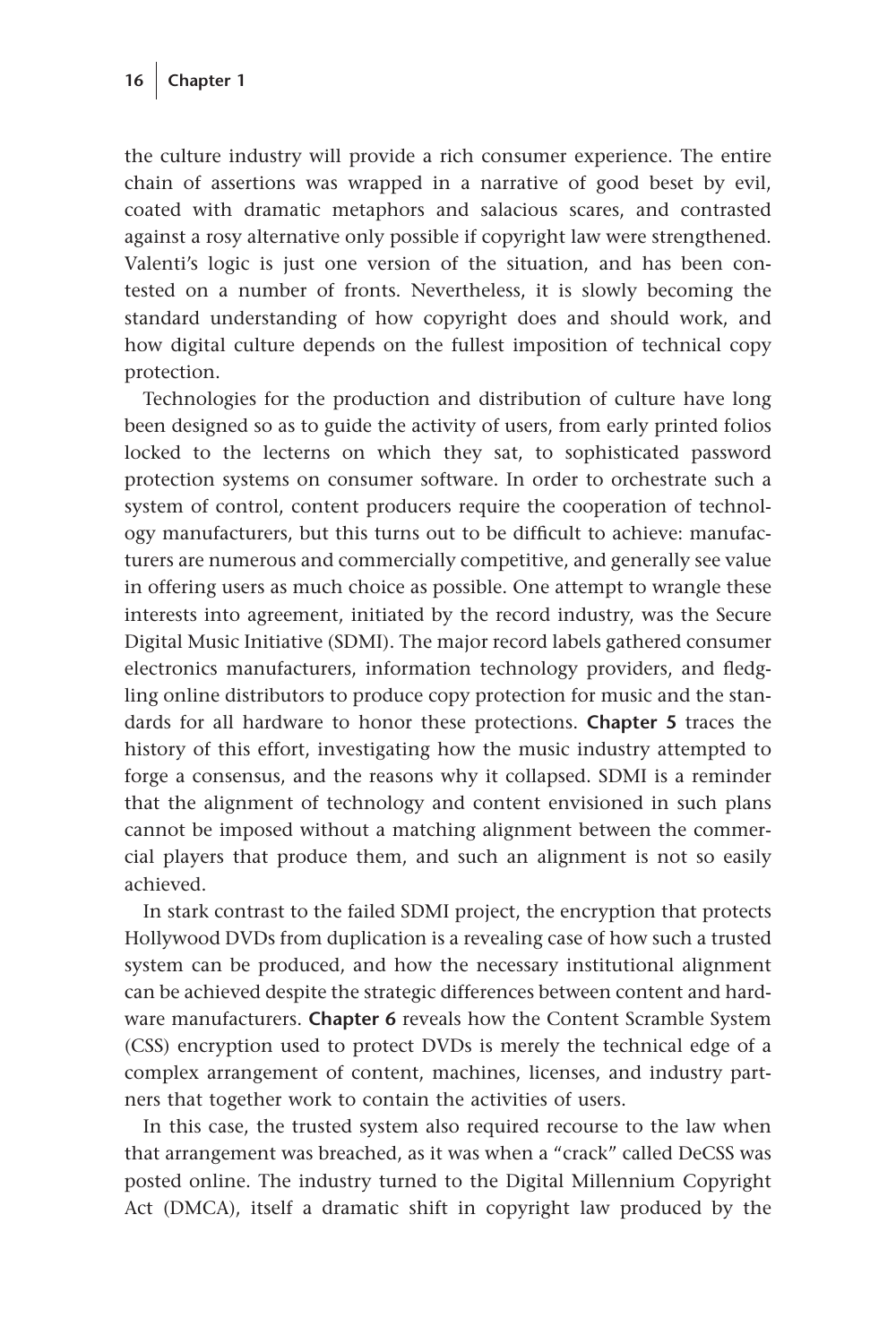rethinking of copyright around the Internet and, in particular, the powerful "Valenti logic" offered by the content industries. Prohibiting circumvention of technical protections rather than copying itself, the DMCA embodies this shift toward technical solutions, while also revealing that the technology cannot function without support from the law. Rather than regulating users, the DMCA shores up the arrangements imposed by the content industries on the manufacturers, and forms the fourth side of this heterogeneous square of regulation: technical artifact, commercial agreement, cultural justification, legal authority. And it does so in a way that allows these industries to impose new controls on users that were not available under copyright law before this moment. The trusted system, then, is built on a fundamental mistrust—a mistrust of the technology manufacturers, who must be licensed into submission, and a mistrust of users, who are seen as immoral pirates until they can be technologically compelled to be good consumers.

The record industry tried to organize a voluntary agreement with technology manufacturers, and failed; the movie industry got one by holding their content ransom and forcing technology manufacturers to sign away their interests, but found they were still vulnerable to upstart manufacturers who would not agree to their terms. The next step is to seek the authority of the state to make such systems mandatory. Calling on the state promises to more powerfully bind this trusted system together and impose it on users, but it also brings new forces into play. As **chapter 7** describes, the movie studios hoped to impose similar technical controls onto digital television, and called upon the FCC to give their system legitimacy and assure its imposition. An industry coalition proposed the "broadcast flag," a technical means to mark digital TV content as deserving protection, and to set rules for manufacturers for how to treat that content so as to prevent redistribution over the Internet.

Ideological gaps between these industries, and between these industries and the regulators who have jurisdiction over them, have always been narrow; nevertheless, they have been important in preventing an industry view of copyright law from completely dominating other public interests. Now these gaps are closing around technical copyright protection, thanks in part to the efforts of these industries, the increasing sense of the inevitability of this project (and thus the desire of manufacturers to be on the winning side of its commercial consequences), and the persuasive power of the piracy narrative. This suggests that, whether or not such trusted systems are ever installed and ever succeed, the changes in industry alignment being pursued in order to produce them may themselves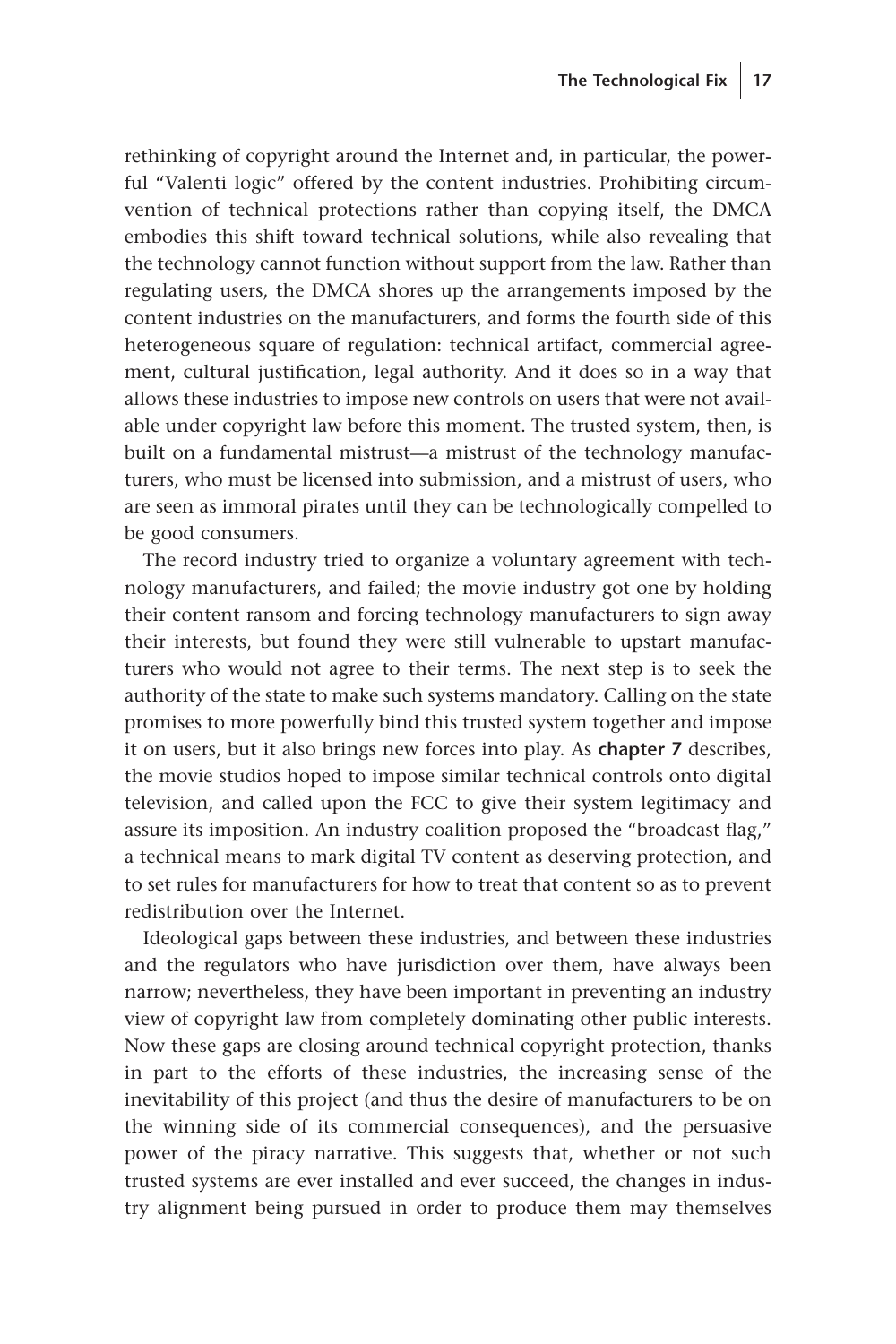have consequences for culture and technology. This may extend to the increasingly close ideological partnership of the content industries and legislators. However, as the broadcast flag case reveals, the FCC did make significant adjustments to the plans proposed by the movie industry and its consumer electronics partners. Furthermore, the courts subsequently decided that the FCC did not have the authority to install such a technical control regime, revealing further cracks in the political alignments necessary for a comprehensive trusted system to work.

The attempts thus far to impose technical solutions onto the promiscuity of the Internet have all faced intrepid users who refuse these constraints: from the casual users of peer-to-peer networks to the amateur DJs creating innovative forms of digitally reworked music; from the widespread use of "black market" circumvention technologies to the hackers that take on every new system; from academic critics who challenge these strategies to the campus activists who mobilize against them. This kind of agency with culture and with technology has been the biggest hurdle for content owners' attempt to realign digital culture in more commercially viable terms. In some ways, it is this agency that must be curtailed if the broad and heterogeneous strategy of technolegal control is to succeed. **Chapter 8** turns its attention to the robustness requirements that accompany most DRM systems, which require manufacturers of hardware and software not only to limit what users can and cannot do but also to design their tools to fend off the attacks of hackers, the prying eyes of hardware enthusiasts, the curiosity of tinkerers.

Just as digital rights management threatens the agency we have with the culture we encounter, these robustness rules threaten our sense of agency with the technology itself. Critics of the CSS encryption and the broadcast flag made this point by noting that both systems exclude the possibility of open source innovations in the distribution and consumption of film and television. To prevent users from seeing how content is protected and potentially circumvented, robustness rules require technology designers to "weld the hood shut"—something very much at odds not only with open source design, but with the traditions of user appropriation and innovation. What is clear is that these solutions are not just strategic, they are paradigmatic, embodying and imposing a persistent worldview on what is otherwise a much richer set of options for how we interact with culture and technology.

**Chapter 9** attempts to step back from these cases in order to consider the cultural implications of the technology at the heart of these protec-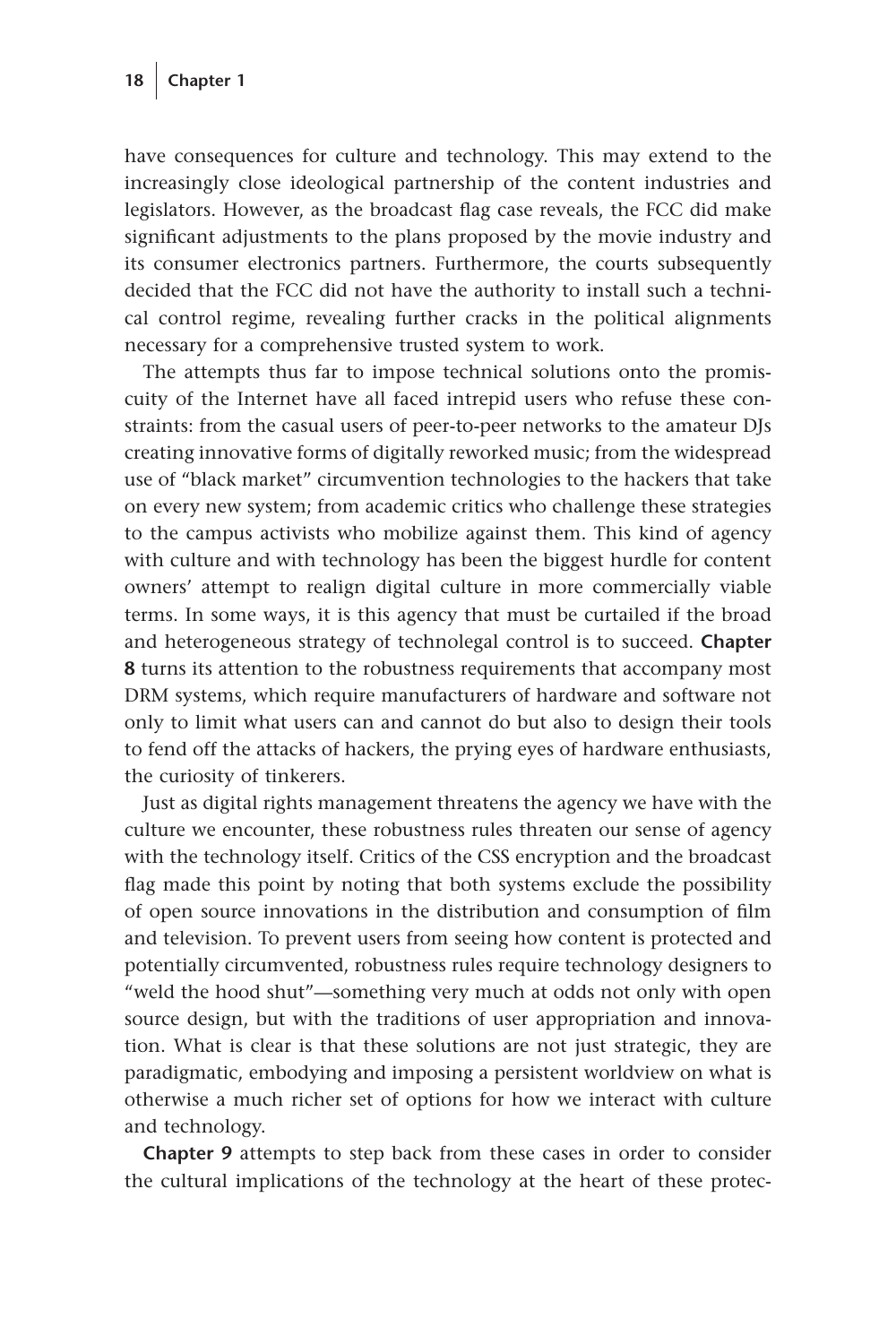tion schemes. Once a mechanism for ensuring secret communication between confidantes, encryption is being employed here for a very different purpose: extending control over otherwise public materials. In terms of the distribution of culture over the Internet, encryption is the digital means to assure a subtle, complex, and context-sensitive system of regulation. By encoding a film, the owner of the copyright can dictate to an unprecedented degree what can and cannot be done with it. Most importantly from a philosophical perspective, encryption intervenes before an infringement occurs rather than after. Such a preemptive measure not only treats all users as would-be criminals, it makes the imposition of copyright less open to exceptions like fair use, renders unavailable the ability to challenge a law through civil disobedience, and undercuts the individual's sense of moral agency in a way that can undermine the legitimacy of the rule itself.

While this new application of encryption and licensing is justified in terms of a threat to copyright, the system can accomplish much more. The license that DVD manufacturers must sign requires them not only to honor the restrictions on copying demanded by the movie industry, but also to honor a system called "regional coding." Regional coding stipulates that each disc is numbered according to the continent in which it was produced; DVD players must only play discs from their own region. This is in no way a means of protecting copyright; instead, it gives the movie studios a way to slice up the global market, engage in price discrimination, stagger releases, and even ignore markets they do not see as lucrative. If and when the distribution of culture moves entirely to the Internet, this strategy could be extended in any number of ways, not to protect copyright but to maximize profit.

As copyright was traditionally conceived of as a way to regulate the commercial practices of those who don't own a work (so as to protect the interests of those who do), it has rarely had to consider the way the commercial practices of the owners themselves can have the kind of antidemocratic implications copyright was designed to avoid. Such practices, built directly into the technology and using the threat of piracy as rhetorical cover, are now having those problematic consequences, most powerfully by reifying a clean distinction between producer and consumer in a world where communication is always a recursive and productive process. This precludes the use of new communication technologies in ways that could powerfully shift the roles of such cultural production in a more egalitarian direction.